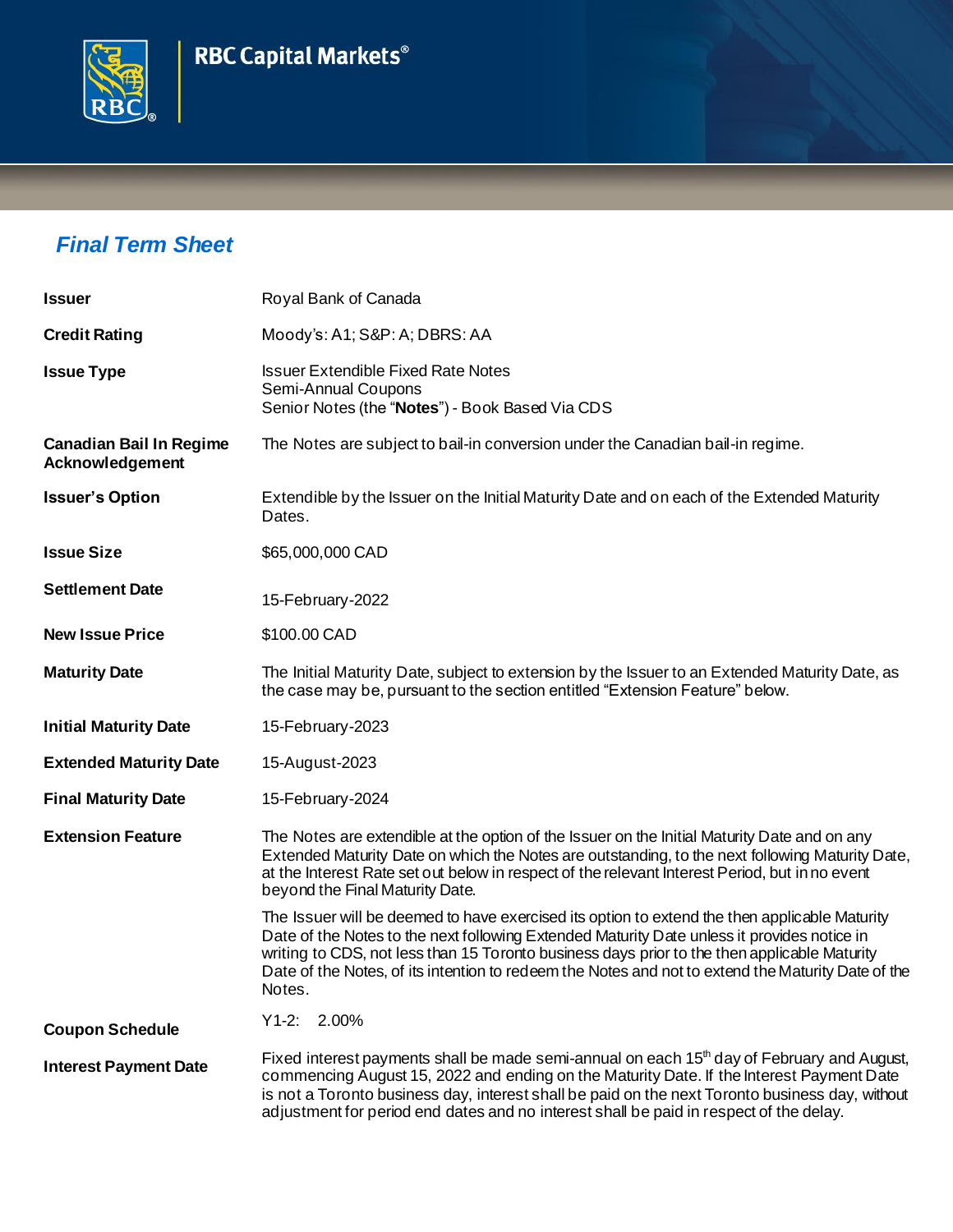**Interest Period** Each period from and including an Interest Payment date (or, if none, the date of Settlement) to but excluding the next following Interest Payment Date.

**Business Day Convention** Following, Unadjusted

**Spreads** The following table and graph show spreads to Canada's, assuming the note is not extended Spreads to Canada's, assuming the note is not extended the indicated dates.

| Term | <b>Coupon</b> | Canada | <b>Spread</b> | <b>IRR (S.A.)</b> | IRR (Ann) |
|------|---------------|--------|---------------|-------------------|-----------|
| .00  | $2.00\%$      | 1.34%  | 0.66%         | 2.00%             | $2.01\%$  |
| .50  | $2.00\%$      | 1.34%  | 0.67%         | 2.00%             | $2.01\%$  |
| 2.00 | 2.00%         | 1.34%  | 0.66%         | 2.00%             | 2.01%     |



| <b>Day Count Fraction</b>    | The number of days in the Interest Period in respect of which payment is being made divided<br>by 360 (the number of days to be calculated on the basis of a year of 360 days with 12 30-day<br>months)                                                                                                                                                                                                                                                                                                                                                                                                                                                                                                                                                                                                 |
|------------------------------|---------------------------------------------------------------------------------------------------------------------------------------------------------------------------------------------------------------------------------------------------------------------------------------------------------------------------------------------------------------------------------------------------------------------------------------------------------------------------------------------------------------------------------------------------------------------------------------------------------------------------------------------------------------------------------------------------------------------------------------------------------------------------------------------------------|
| <b>Redemption</b>            | The Notes are not subject to redemption at the option of the holders or the Issuer, except as set<br>out above under "Extension Feature".                                                                                                                                                                                                                                                                                                                                                                                                                                                                                                                                                                                                                                                               |
|                              | Redemption for any reason (including without limitation, on any Maturity Date other than the<br>Final Maturity Date) will be subject to the prior approval of the Superintendent of Financial<br>Institutions if such redemption would lead to a breach of the Bank's Total Loss Absorbing<br>Capacity requirements.                                                                                                                                                                                                                                                                                                                                                                                                                                                                                    |
| <b>Secondary Market</b>      | RBC Dominion Securities ("RBC DS") has indicated to Royal Bank that it will use its best<br>reasonable efforts to establish and maintain a market for the Notes by making itself available<br>as purchaser if and so long as RBC DS in its sole discretion believes that there is a<br>reasonable likelihood that it will be able to sell such Notes at a profit or at no more than a<br>nominal loss. RBC DS may, in its sole discretion, cease to offer to purchase Notes. See "Risk<br>Factors" below. If RBC DS offers to purchase Notes in connection with a secondary market<br>transaction, there is no assurance that the purchase price will be the highest possible price<br>available in any secondary market for the Notes and an investor could receive less than the<br>Principal Amount. |
| <b>CDS Book Based System</b> | Registration of interests in and transfer of the Notes will be made only through the book based<br>system of the Canadian Depository for Securities ("CDS"). The Notes must be purchased either<br>directly or indirectly through a participant in the CDS book based system. No holder will be<br>entitled to any certificate or other instrument from the Issuer or CDS evidencing the ownership                                                                                                                                                                                                                                                                                                                                                                                                      |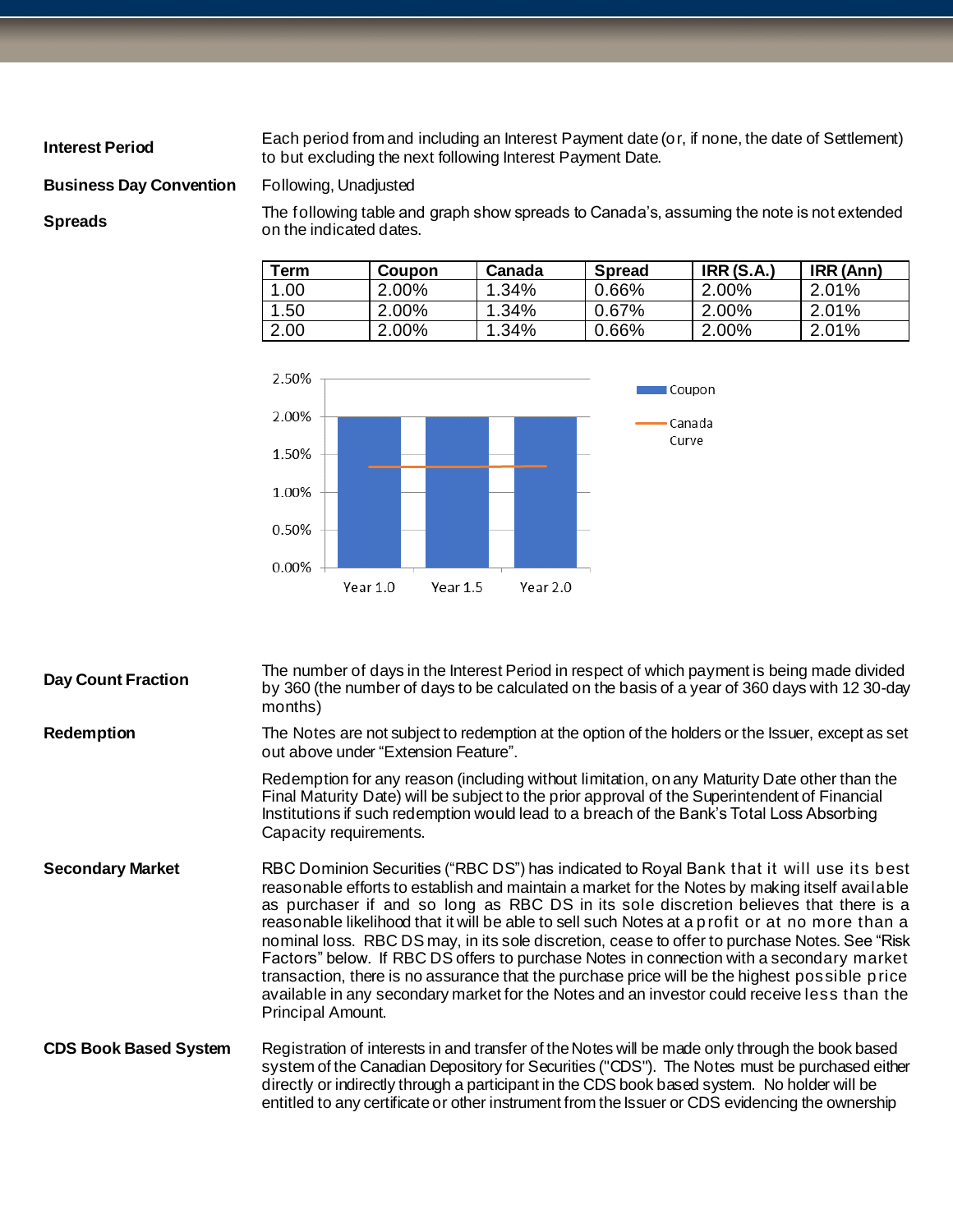|                             | thereof, and no holder will be shown on the records maintained by CDS except through an<br>agent who is a participant of CDS.                                                                                                                                                                                                                                                                                                                                                                                                                                                                                                                                                                                                                                                                                                                                    |
|-----------------------------|------------------------------------------------------------------------------------------------------------------------------------------------------------------------------------------------------------------------------------------------------------------------------------------------------------------------------------------------------------------------------------------------------------------------------------------------------------------------------------------------------------------------------------------------------------------------------------------------------------------------------------------------------------------------------------------------------------------------------------------------------------------------------------------------------------------------------------------------------------------|
| <b>Bail-inable</b>          | The Notes are bail-inable notes subject to conversion in whole or in part - by means of a<br>transaction or series of transactions and in one or more steps - into common shares of the<br>Bank or any of its affiliates under subsection 39.2(2.3) of the Canada Deposit Insurance<br>Corporation Act (the "CDIC Act") and to variation or extinguishment in consequence, and<br>subject to the application of the laws of the Province of Ontario and the federal laws of<br>Canada applicable therein in respect of the operation of the CDIC Act with respect to the<br>Notes. For a description of Canadian bank resolution powers and the consequent risk factors<br>attaching to the Notes reference is made to http://www.rbc.com/investorrelations/ assets-<br>custom/pdf/Bail-in-Disclosure.pdf which information is hereby incorporated by reference. |
| <b>Subsequent Holders</b>   | Each holder or beneficial owner of a Note that acquires an interest in the Note in the<br>secondary market and any successors, assigns, heirs, executors, administrators, trustees in<br>bankruptcy and legal representatives of any such holder or beneficial owner shall be deemed<br>to acknowledge, accept, agree to be bound by and consent to the same provisions specified<br>in the Note to the same extent as the holders or beneficial owners that acquire an interest in<br>the Note upon its initial issuance, including, without limitation, with respect to the<br>acknowledgement and agreement to be bound by and consent to the terms of the Note<br>related to the bail-in regime.                                                                                                                                                             |
| <b>Events of Default</b>    | Non-payment of principal and interest when due for a period of 30 business days and acts of<br>insolvency. Default rights may not be exercised where an order has been made pursuant to s.<br>39.13(1) of the CDIC Act in respect of the Bank. The Notes will remain subject to bail-in<br>conversion until repaid in full.                                                                                                                                                                                                                                                                                                                                                                                                                                                                                                                                      |
| Set-Off                     | The holders and beneficial owners of the Notes will not be entitled to exercise, or direct the<br>exercise of, any set-off or netting rights with respect to the Notes.                                                                                                                                                                                                                                                                                                                                                                                                                                                                                                                                                                                                                                                                                          |
| <b>Documentation</b>        | Issued by way of a single global note registered in the name of CDS & Co. No offering<br>memorandum, prospectus, sales or advertising literature, or any other document describing or<br>purporting to describe the business and affairs of the Bank has been prepared or is being<br>provided to prospective purchasers in order to assist them in making an investment decision<br>in respect of the Notes.                                                                                                                                                                                                                                                                                                                                                                                                                                                    |
| <b>Selling Restrictions</b> | This document does not constitute an offer or invitation to sell, or a solicitation of an offer to<br>purchase, any securities, by any person in any jurisdiction in which such an offer or solicitation<br>is not authorized or in which the person making such offer or solicitation is not qualified to do so<br>or to whom it is unlawful to make such an offer or solicitation. This term sheet constitutes an<br>offering of the Notes only in those jurisdictions and to those persons where and to whom they<br>may be lawfully offered for sale and then only through persons duly qualified to effect such<br>sales. The Notes have not been and will not be registered under the US Securities Act of 1933<br>and may not be offered or sold within the United States or to US persons.                                                               |
| <b>Not CDIC Insured</b>     | The Notes do not constitute deposits that are insured under the CDIC Act.                                                                                                                                                                                                                                                                                                                                                                                                                                                                                                                                                                                                                                                                                                                                                                                        |
| Tax                         | All holders of the Notes should consult their own tax advisors with respect to their tax<br>positions and the tax consequences of holding the Notes.                                                                                                                                                                                                                                                                                                                                                                                                                                                                                                                                                                                                                                                                                                             |
| <b>Governing Laws</b>       | The Notes shall be governed by, and construed in accordance with, the laws of the province of<br>Ontario and the federal laws of Canada applicable therein.                                                                                                                                                                                                                                                                                                                                                                                                                                                                                                                                                                                                                                                                                                      |
| <b>CUSIP</b>                | 780086UN2                                                                                                                                                                                                                                                                                                                                                                                                                                                                                                                                                                                                                                                                                                                                                                                                                                                        |